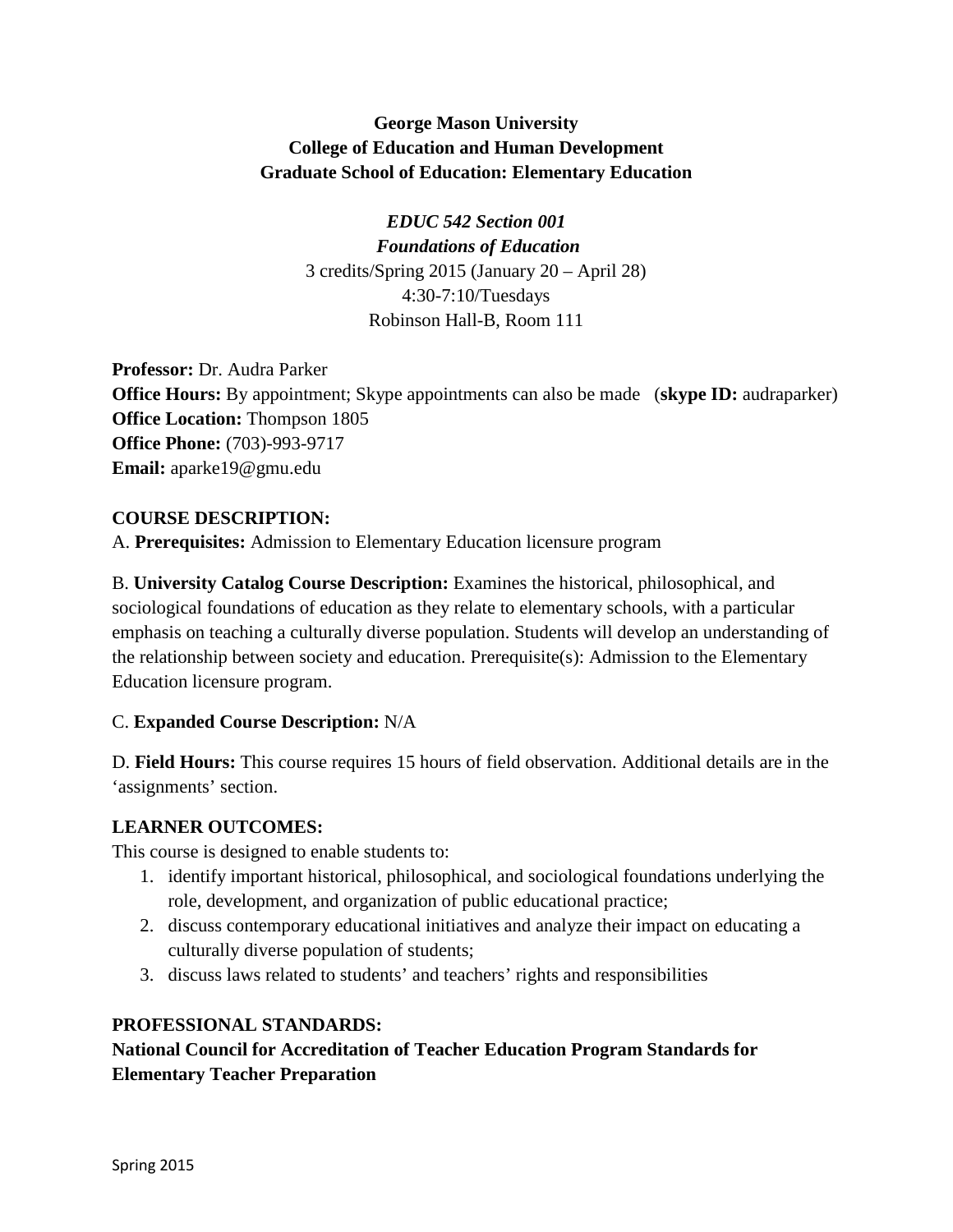- 1. Candidates use their knowledge and understanding of individual and group motivation and behavior among students at the K-6 level to foster active engagement in learning, self motivation, and positive social interaction and to create supportive learning environment.
- 2. Candidates use their knowledge and understanding of effective verbal, nonverbal, and media communication techniques to foster active inquiry, collaboration, and supportive interaction in the elementary classroom.
- 3. Candidates understand practices and behaviors that identify and develop the competence of a professional career teacher.

## **Association of Childhood Education International Standards**

- 3.2 Adaptation to diverse students—Candidates understand how elementary students differ in their development and approaches to learning, and create instructional opportunities that are adapted to diverse students.
- 5.1 Professional growth, reflections, and evaluation—Candidates are aware of and reflect on their practice in light of research on teaching, professional ethics, and resources available for professional learning; they continually evaluate the effects of their professional decisions and actions on students, families, and other professionals in the learning community and actively seek out opportunities to grow professionally.

### **InTASC Standards**

Standard 2: The teacher uses understanding of individual differences and diverse cultures and communities to ensure inclusive learning environments that enable each learner to meet high standards.

Standard 9: Professional Learning and Ethical Practice: The teacher engages in ongoing professional learning and uses evidence to continually evaluate his/her practice, particularly the effects of his/her choices and actions on others (learners, families, other professionals, and the community), and adapts practice to meet the needs of each learner.

### **8 VAC 20-25-30. Technology standards**

- A. Instructional personnel shall be able to demonstrate effective use of a computer system and utilize computer software.
- B. Instructional personnel shall be able to apply knowledge of terms associated with educational computing and technology.
- C. Instructional personnel shall be able to apply computer productivity tools for professional use.
- D. Instructional personnel shall be able to use electronic technologies to access and exchange information.

### **NATURE OF THE COURSE:**

This course is structured to use multiple instructional formats. We will engage in face-to-face class sessions as well as several online discussions and activities. Face-to-face class sessions will include small/large group discussions and tasks, lecture, and student led activities. **This course requires 15 hours of field experience.**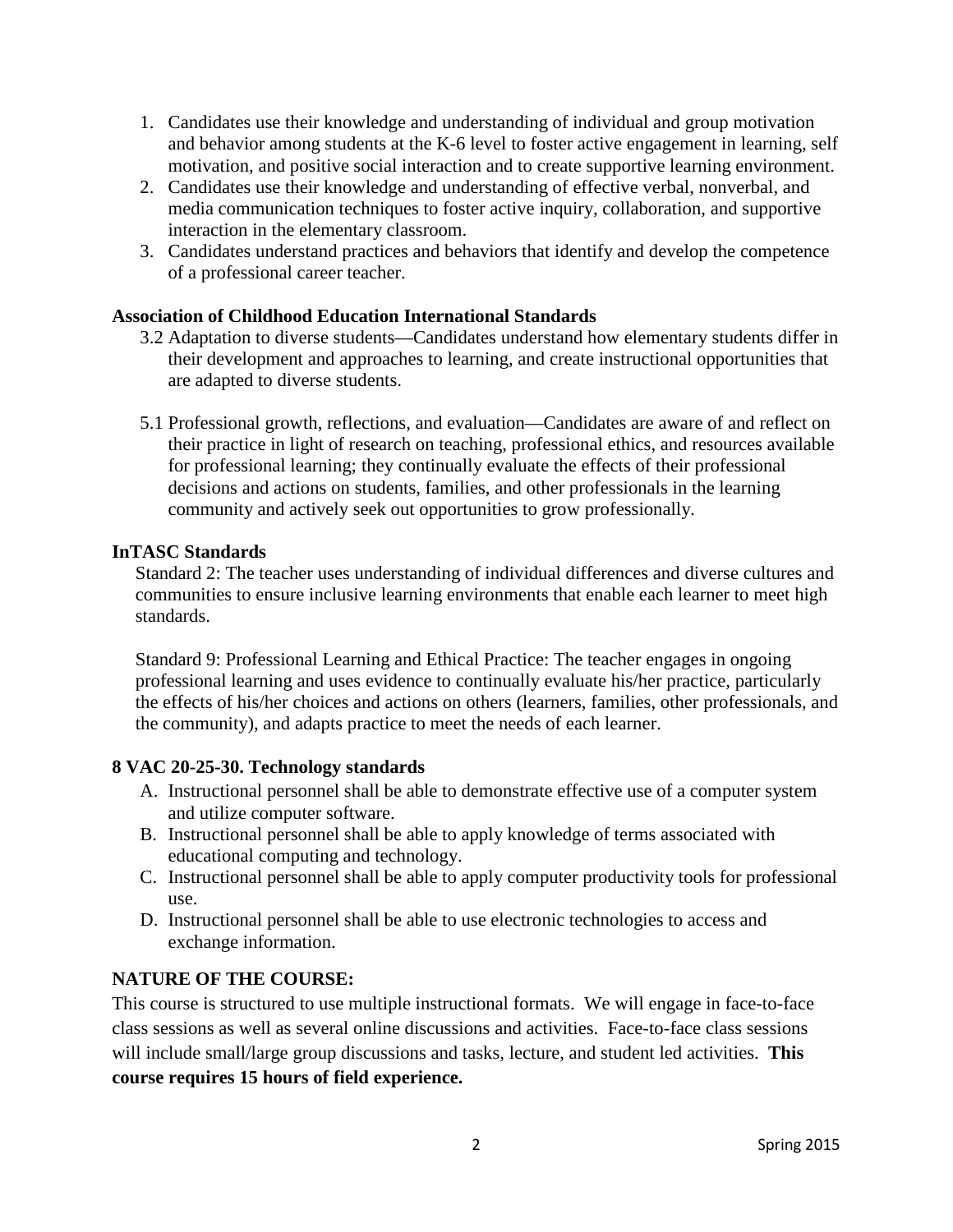### **REQUIRED TEXTS:**

Spring, J. (2012). *American education* (16<sup>th</sup> ed.). New York, NY: McGraw-Hill.

- Kozol, J. (2005). *The shame of the nation: The restoration of apartheid schooling in America*. New York: Broadway Publishing.
- Gorski, P. C. & Zenkov, K. (2014). The big lies of school reform: Finding better solutions for the future of public education.

Virginia's Standards of Learning for K-6 [\(http://www.pen.k12.va.us\)](http://www.pen.k12.va.us/)

Additional selected readings will be posted on Blackboard.

### **COURSE ASSIGNMENTS AND EXAMINATIONS:**

### **1. Assignment Descriptions**

### *a. Literature Circle (20 points)*

There is a good deal of reading in this course, and it is your responsibility to read the assigned book and article selections every week. Just completing the readings is not enough to maximize your learning opportunities. Therefore, we will use literature circles to frame our weekly discussions of the readings. Each week, you will assume one of the literature circle roles (on Bb) and record your responses accordingly in your literature circle journal. You should bring your journal to class each week, as these will be used in class to guide your literature circle discussions. Your grade will be based on both a peer and self-evaluation of 1) your weekly completion of your literature circle role and 2) your engagement in the group discussion.

#### *b. Attendance and Participation (3 pts. per week/42 pts. total)*

This course operates with the assumption that knowledge is socially constructed and the most meaningful learning opportunities are those where you have the opportunity to offer and explore diverse perspectives with peers. To do this **it is expected that you attend all scheduled classes and asynchronous/synchronous online meetings** outlined within the syllabus. Absence from class to observe a religious holiday, to serve jury duty, or to participate in required military service, and medical emergencies are exceptions to the above policy. If you anticipate being absent for any of these reasons, please make arrangements at least 48 hours in advance. In addition, **you are expected to be on time to class** each week unless advance notice has been provided to the instructor.

*c. Exit Tickets (3 pts. per week/36 pts. total)*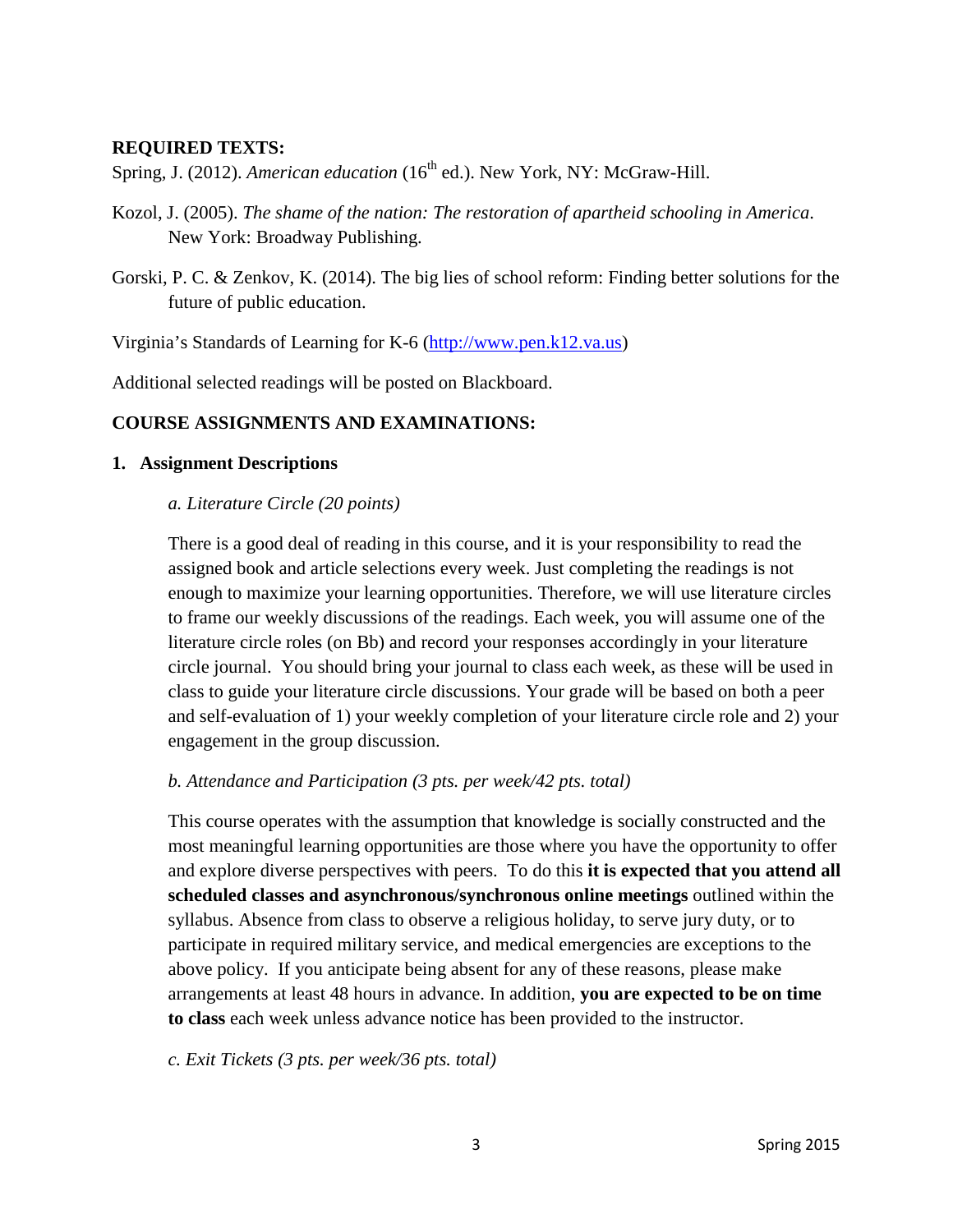At the end of each class, you will review your concept map and you will then complete an exit ticket that details how your answers to any of the questions in your concept map have changed/evolved given our readings/discussions. This serves as a type of "exit card" to help you process your immediate learning and to provide me insight into your developing understanding and perspective. It is expected that your response is brief but that you connect your response to class discussion and the readings.

## *d. Educational History (15 points)*

We know from the research literature that your prior school experiences as a student (aka-your apprenticeship of observation-Lortie, 1974) wield incredible influence on your views of teaching and learning. Therefore, it is essential that we explore your K-12 school experiences so that you are aware of the pre-existing perceptions that you bring to teacher preparation. Your Educational History should be 1-2 single spaced pages in length and should be an introspective summary/reflection on your memories of teaching/learning in

- Elementary school
- Middle school
- High School
- College

## *e. Beliefs Statement (20 points)*

As you progress through your program, you will identify, develop, and refine your beliefs about teaching and learning. These beliefs may or may not reflect your actual teaching practice. We often aspire to something that we are not yet able to do or that we don't do consistently. Your Beliefs Statement serves as a tool for acquiring new knowledge and studying your own teaching practice. Remember, your Beliefs Statement is likely to shift, grow, and deepen as you gain more experience in the classroom and deepen your knowledge of theory and practice.

On the first day of class, you will reflect on the prompts below and develop a concept map of your beliefs and how they relate to one another. You will highlight areas that intersect and sources of tension in your map. Each week we will complete exit tickets to reflect how your thoughts are changing/evolving and we will revisit this map to refine/expand your thoughts. At the end of the course you will write your beliefs statement based on the concept map and exit tickets.

Your Beliefs Statement should be 5-6 pages in length and should address each of the following prompts:

- I believe the purpose of schooling is...
- I believe that teaching and learning...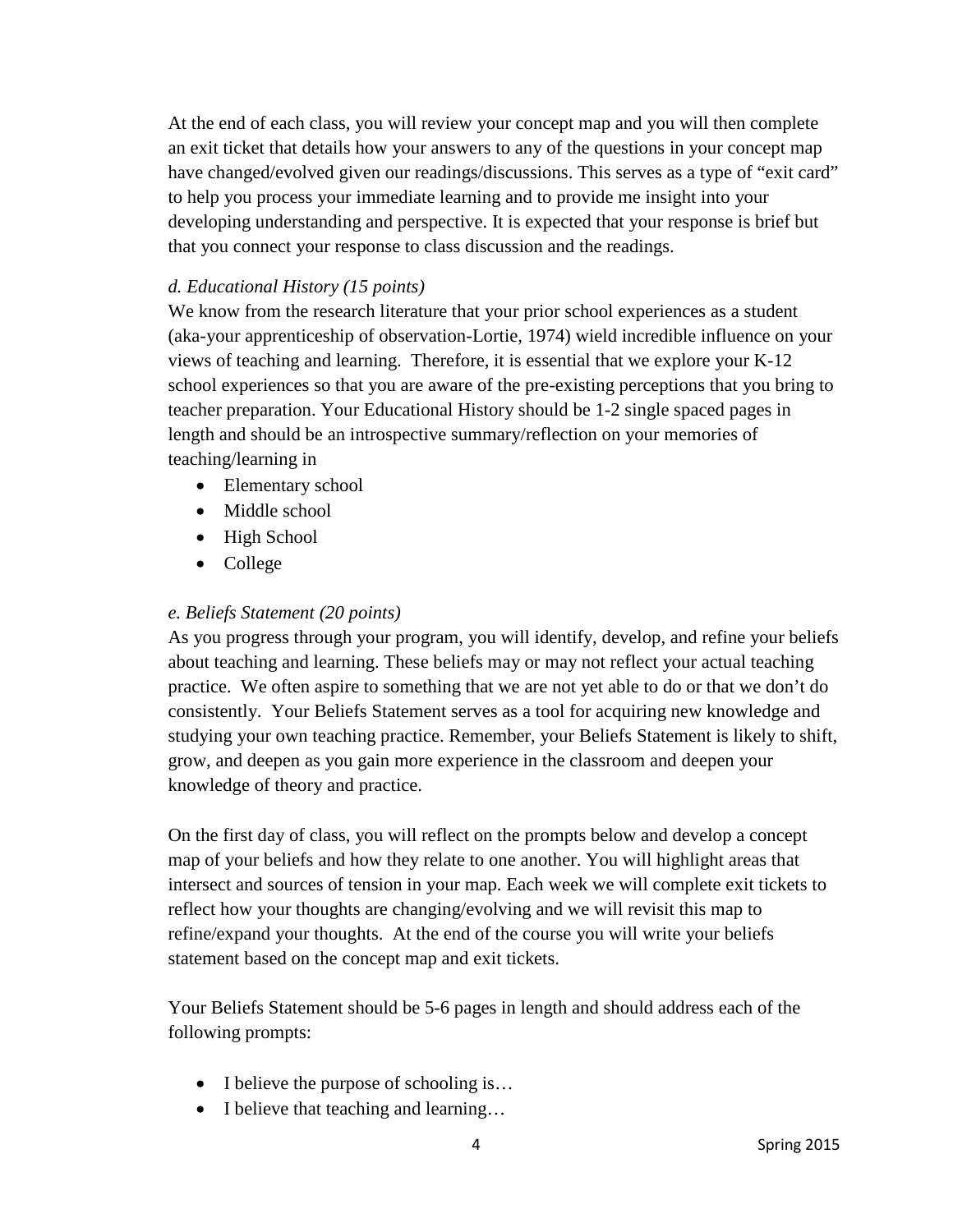- I believe my classroom is...
- I believe all my students are/they learn best when they...
- I believe my students learn best when I...
- I believe community/family is/are...
- I believe collaboration is...
- My professional goals as a teacher are...(5 years)...(10 years)...

## *f. Current Events/Instructional Strategy Presentations (15 points)*

In small groups, you will select an additional resource (eg-current events news story, video clip, scholarly reading) to share with the class. The resource should relate to the questions guiding the course for the week the small group has been assigned. Groups should select a resource that they consider a 'must read' related to the topic. Links to the resource should be posted to Blackboard 48 hours before class so that the other students and instructors can familiarize themselves with the issue.

The group will be allotted 20-30 minutes in class to facilitate a discussion/activity about the story. The group should use an instructional strategy that they might use in their future classrooms. The group will be responsible for a one-page handout summarizing the strategy they use to shape their discussion. Great resources for finding resources include (but are NOT limited to):

- New York Times U.S. Education Section: <http://www.nytimes.com/pages/education/index.html>
- Education Week:<http://www.edweek.org/ew/index.html>
- Bridging Differences (blog):<http://blogs.edweek.org/edweek/Bridging-Differences/>
- Washington Post Education Section:<http://www.washingtonpost.com/local/education>
- George Mason University Library:<http://library.gmu.edu/>
- What Kids Can Do: [www.whatkidscando.org](http://www.whatkidscando.org/)
- A Nation at Risk:<http://www.ed.gov/pubs/NatAtRisk/risk.html>
- The Nation's Report Card/National Assessment of Educational Progress: http://nces.ed.gov/nationsreportcard/
- National Center for Educational Statistics: http://nces.ed.gov/help/sitemap.asp
- TIMSS and PIRLS (The International Math and Science Study and International Literacy Study): http://www.timss.org/
- Best Evidence/School Reform Reports/School Models (Johns Hopkins University): http://www.bestevidence.org/index.htm
- Rethinking Schools: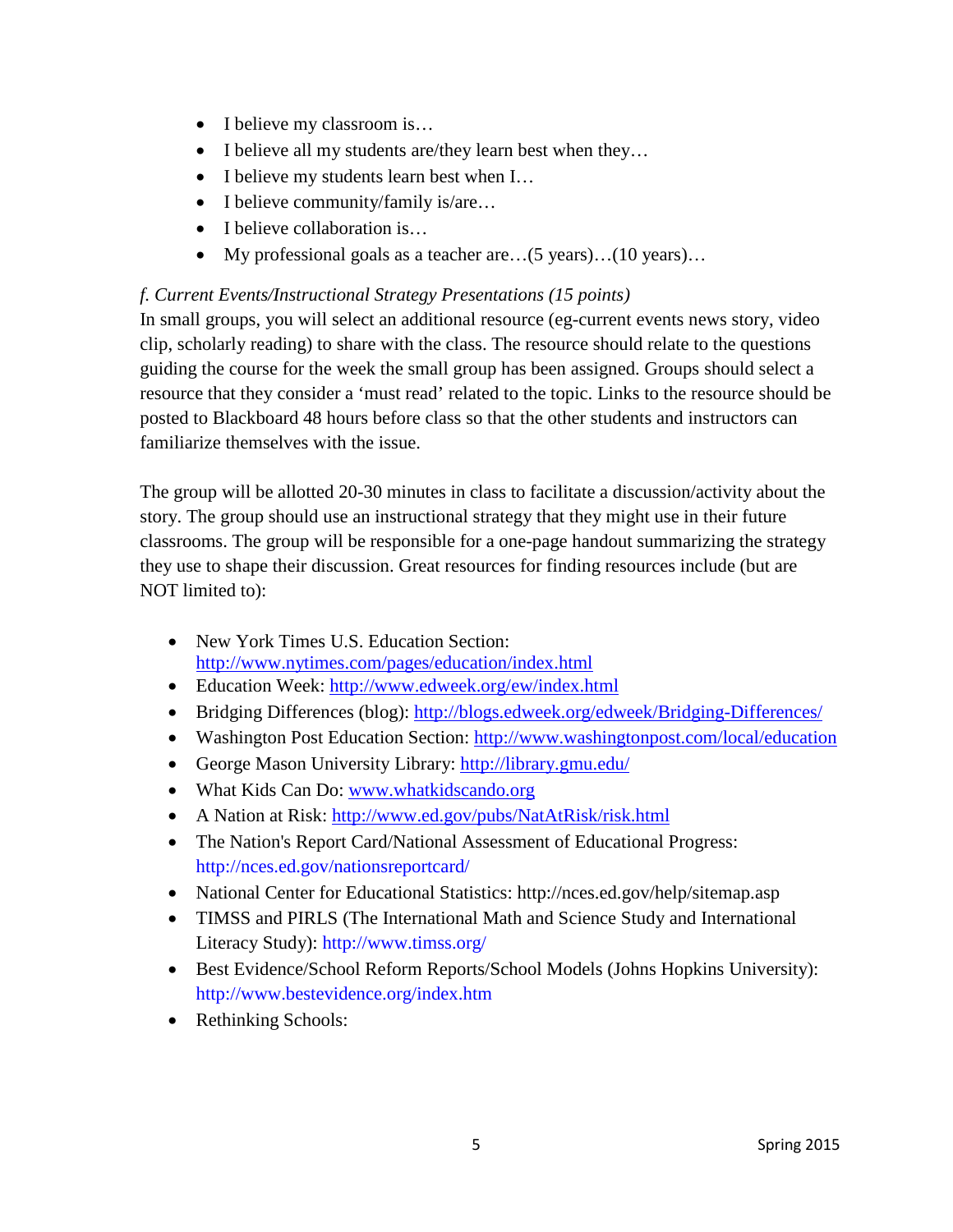## *g. Community Mapping Activity (15 points)*

In your field hours school groups, you will complete a community mapping activity. The purpose of this activity is to familiarize you with the myriad factors that influence students' daily school experiences and to provide a format for introducing your school to your peers. You and your peers at your field hours site will create a brief presentation (7-10 minutes max) that introduces us to the following aspects of your school:

- 1) a visual tour of both your school and the surrounding community
- 2) school description/demographics
- 3) community description/demographics
- 4) aspects of your school that make it unique
- 5) intersection of course readings/discussions with your school experiences.

The presentation can take any format that your group prefers! Be creative $\odot$ . Please be cognizant of taking pictures of children—any photographs need to be used only for the purposes of this assignment and not distributed/used in any other forum.

### *h. The Story of The Perfect Future School (20 points)*

Your final and most open-ended project of the semester will be one that calls on you to be your most creative self. For this project you will write and illustrate a story of the *perfect*  future school—the one in which you would like to teach, organized in the way you believe schools should be organized, with curricula you think schools should address, etc. You will not write a description of the qualities of this perfect school and your classroom in it; rather, you will create a picture book that you could share with your future students, maybe as a way to begin your school year in your future classroom, to help young people understand the type of classroom you hope to create with them, and share the positive changes you hope to make in their lives and in the broader community.

Based on everything we have encountered during our course—your philosophy, readings, each other, youth, other teachers, etc.—what do you now believe schools, classrooms, our curricula, and our pedagogies should look like? Specify the practices, policies or expectations that you could implement to make schools the places you believe they should be, paying particular attention to student learning and serving diverse learners with justice-focused opportunities to learn. You might try to answer the questions you addressed in your teaching philosophy, or the tensions that emerged in your concept map, or the memories you revisited in your history. For this project you will be given a book kit to use—a full-color, minimum sixteen-page book that you will submit to Dr. Parker for publication. One additional goal of this project is for you to be a published author by the end of the semester and to use all of your creativity to develop an intriguing, relevant storybook that matters to you and your future students. Please let your brains hurt as you consider what you might create for this project.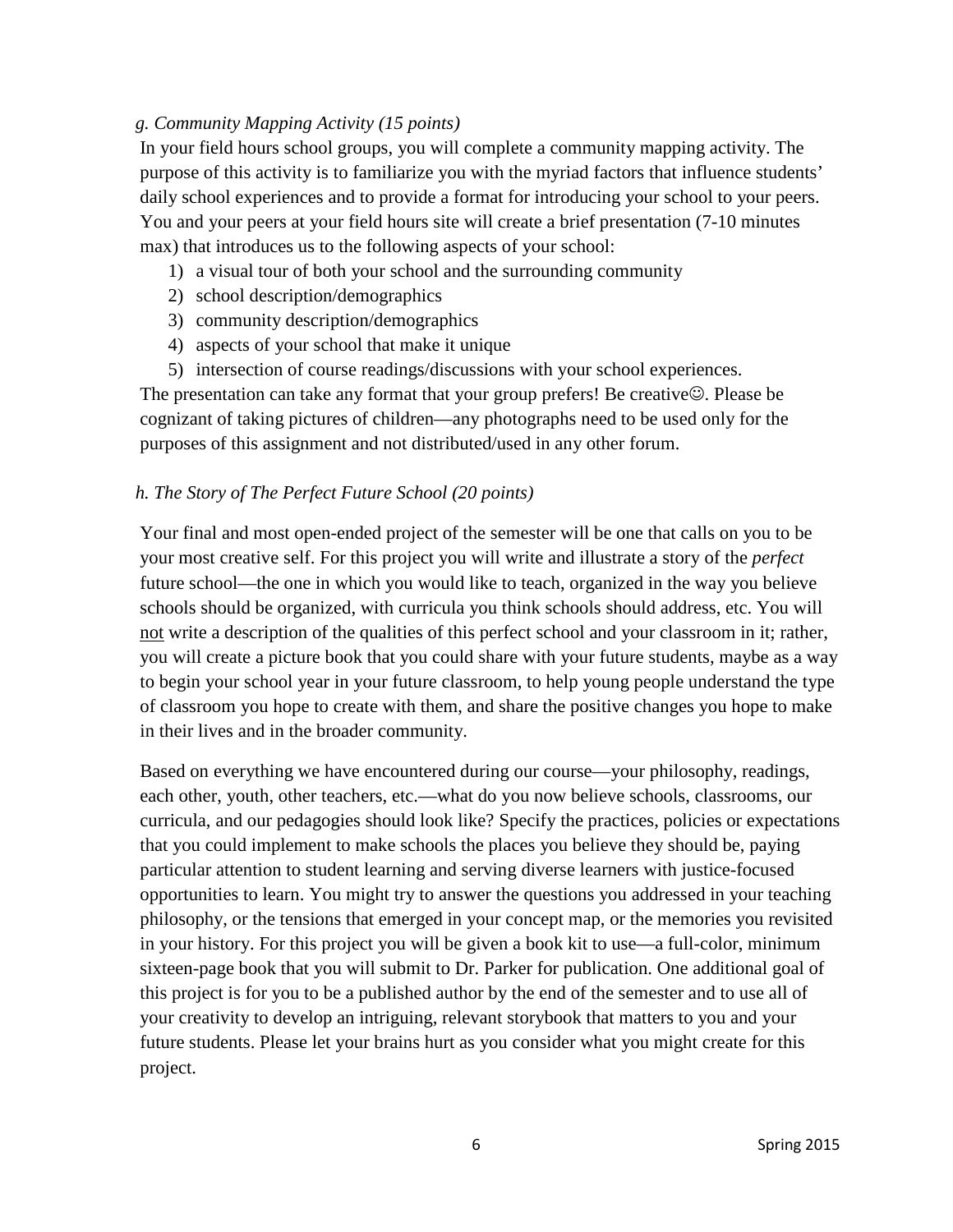## *i. Reflective Practitioner Paper (40 pts) PBA:*

In order to become reflective practitioners for a multicultural classroom, candidates must reflect on a variety of professional issues that teachers confront in their day-to-day teaching as well as the broader educational and social context, which affects the work of the public school teacher. To this end, the candidates will analyze a current issue/innovation around race and culture, gender equity, special education, social class, or language diversity. They will then relate it to historical and sociological trends/perspectives as well as to their own experiences. \*A detailed task description and rubric is attached.

| Course<br><i><b>Outcomes</b></i> | <b>Requirements &amp; Assignments</b>                                             | <i>Points/Worth</i>           | Percentage      | Due<br>Date                |
|----------------------------------|-----------------------------------------------------------------------------------|-------------------------------|-----------------|----------------------------|
| 1, 2, 3                          | <b>Literature Circles</b>                                                         | 20 points                     | 10%             | Weekly                     |
| 1, 2, 3                          | Attendance and Participation                                                      | $42$ points                   | 10%             | Weekly                     |
| 1, 2, 3                          | <b>Exit Tickets</b>                                                               | 36 points                     | $\frac{5\%}{2}$ | Weekly                     |
|                                  | <b>Educational History</b>                                                        | $15$ points                   | <u>10%</u>      | 1/27                       |
| 1                                | <b>Beliefs Statement</b>                                                          | 20 points                     | 10%             | 4/28                       |
| $\overline{2}$                   | <b>Current Events/Instructional</b><br><b>Strategy Group Presentation (CE/IS)</b> | $\frac{15 \text{ points}}{2}$ | <u>5%</u>       | Varies<br>$(2/3 -$<br>3/3) |
| 1, 2                             | School/Community Presentations                                                    | $15$ points                   | <u>10%</u>      | 3/17                       |
| 1, 2, 3                          | Reflective Practitioner Paper*                                                    | 40 points                     | 20%             | 4/14                       |
| 1, 2, 3                          | The Story of a Perfect School                                                     | 20 points                     | 20%             | 5/5                        |

### **2. Assignment Weighting**

**All written papers MUST be double-spaced, with 1" margins, and in 12-point font (Times New Roman, Calibri, or Arial). APA format is expected. If you do not have a 6th Edition APA manual, the OWL at Purdue is an excellent resource [http://owl.english.purdue.edu/owl/resource/560/01/.](http://owl.english.purdue.edu/owl/resource/560/01/)**

### **3. Grading Policies**

 A=94-100; A-=90-93; B+=86-89; B=80-85; C=70-79; F=below 70  *\*\*Remember: A course grade less than B requires that you retake the course.*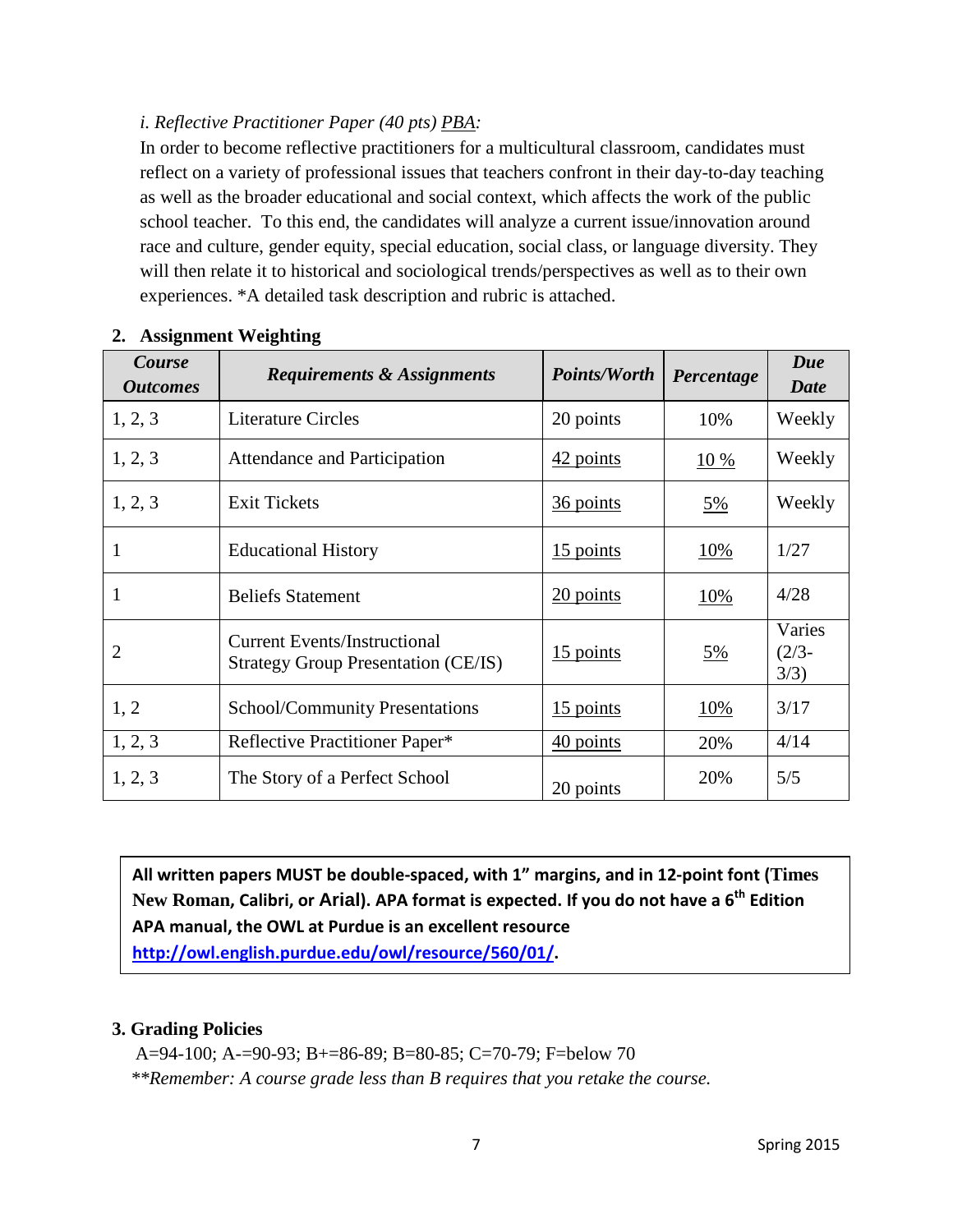## **4. Other Expectations**

• All written papers are **expected to be double-spaced, with 1" margins, and in 12-point font** (Times New Roman, Calibri, or Arial). **APA format is expected**. If you do not have a  $6<sup>th</sup>$  Edition APA manual, the OWL at Purdue is an excellent resource: <http://owl.english.purdue.edu/owl/resource/560/01/>

**\*Please Note:** The GMU Writing Center offers online support via email. They will provide feedback on your writing within one hour. Graduate and professional writing can be difficult; I encourage you to take advantage of this service. [http://writingcenter.gmu.edu/?page\\_id=177](http://writingcenter.gmu.edu/?page_id=177)

- It is expected that all class assignments will be submitted on time to the correct location; therefore, **late assignments will not receive full credit**. Assignments turned in late will receive an automatic deduction of one letter grade making the highest possible score equivalent to 80% (B). All assignments must be submitted by hard copy on the due date stated within the syllabus (see below) and should be submitted at the beginning of class except for the PBA which is to be submitted to **Taskstream** as well as by hard copy in class.
- **You are expected to contribute to both class and online discussions and activities** as well as genuinely listen to peers as they do the same. In addition, **you are expected to be prepared for each class**, which means having completed all assigned readings and tasks for that class. Cell phones are for emergency use only and **it is expected that you will not use cell phones in class** for purposes such as texting, social media, or phone calls.

*Note: I reserve the right to add, alter, or omit any assignment as necessary during the course of the semester.*

## **5. Performance-based assessments**

## *Reflective Practitioner Paper (40 pts) PBA*

In order to become reflective practitioners for a multicultural classroom, candidates must reflect on a variety of professional issues that teachers confront in their day-to-day teaching as well as the broader educational and social context, which affects the work of the public school teacher. To this end, the candidates will analyze a current issue/innovation around race and culture, gender equity, special education, social class, or language diversity. They will then relate it to historical and sociological trends/perspectives as well as to their own experiences. \*A detailed task description and rubric is attached.

## **TASKSTREAM REQUIREMENTS**

Every student registered for any Elementary Education course with a required performancebased assessment (designated as such in the syllabus) is required to submit this assessment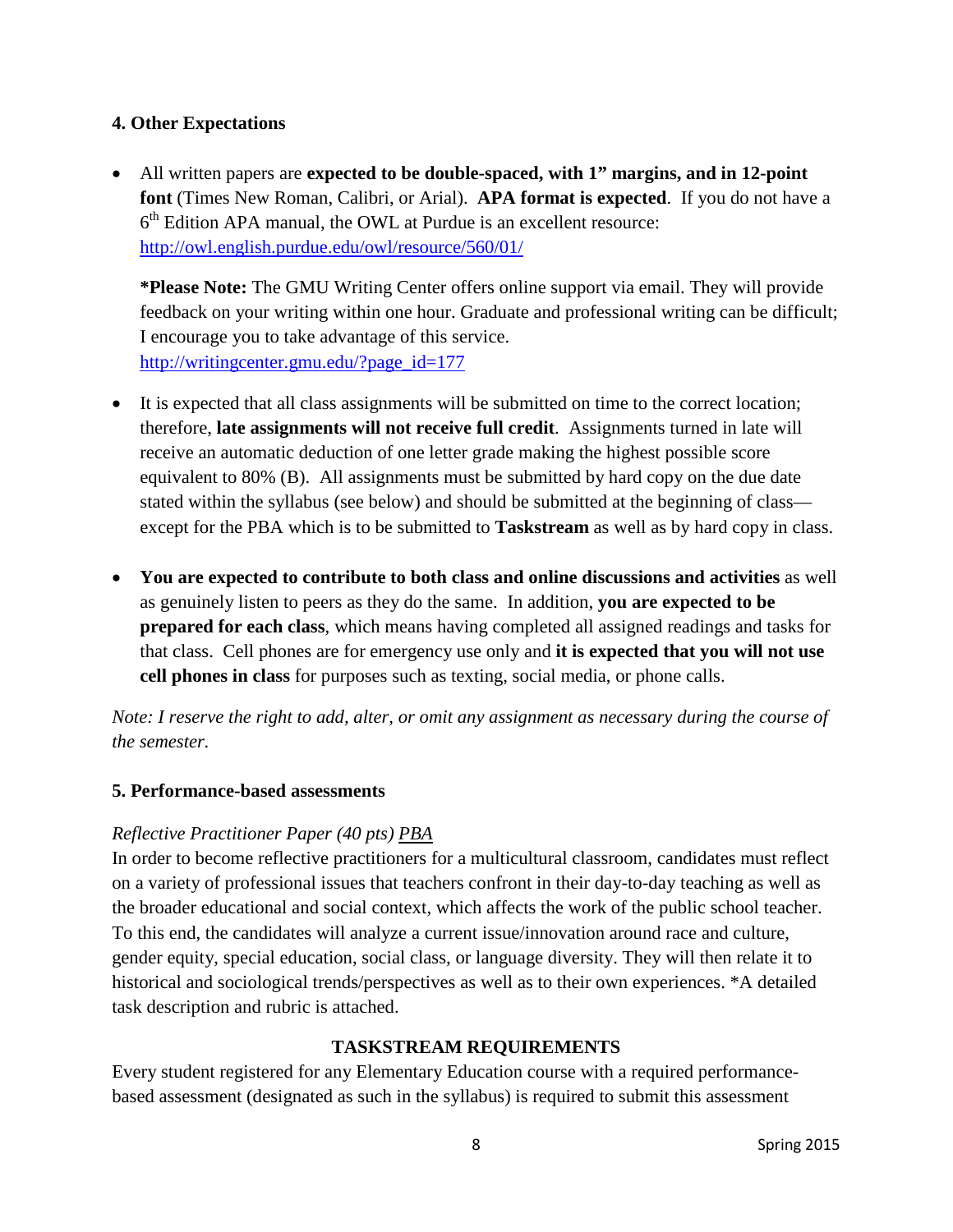(EDCI 542: *Reflective Practitioner Paper*) to TaskStream (regardless of whether a course is an elective, a onetime course or part of an undergraduate minor). Evaluation of your performancebased assessment will also be provided using TaskStream. Failure to submit the assessment to TaskStream will result in a the course instructor reporting the course grade as Incomplete(IN). Unless this grade is changed upon completion of the required TaskStream submission, the IN will convert to an F nine weeks into the following semester.

## **GMU POLICIES AND RESOURCES FOR STUDENTS**

- 1) Students must adhere to the guidelines of the George Mason University Honor Code [See [http://academicintegrity.gmu.edu/honorcode/\]](http://academicintegrity.gmu.edu/honorcode/).
- 2) Students must follow the university policy for Responsible Use of Computing [See [http://universitypolicy.gmu.edu/1301gen.html\]](http://universitypolicy.gmu.edu/1301gen.html).
- 3) Students are responsible for the content of university communications sent to their George Mason University email account and are required to activate their account and check It regularly. All communication from the university, college, school, and program will be sent to students solely through their Mason email account.
- 4) The George Mason University Counseling and Psychological Services (CAPS) staff consists of professional counseling and clinical psychologists, social workers, and counselors who offer a wide range of services (e.g., individual and group counseling, workshops and outreach programs) to enhance students' personal experience and academic performance [See [http://caps.gmu.edu/\]](http://caps.gmu.edu/).
- 5) Students with disabilities who seek accommodations in a course must be registered with the George Mason University Office of Disability Services (ODS) and inform their instructor, in writing, at the beginning of the semester [See [http://ods.gmu.edu/\]](http://ods.gmu.edu/).
- 6) Students must follow the university policy stating that all sound emitting devices shall be turned off during class unless otherwise authorized by the instructor.
- 7) The George Mason University Writing Center staff provides a variety of resources and services (e.g., tutoring, workshops, writing guides, handbooks) intended to support students as they work to construct and share knowledge through writing [See [http://writingcenter.gmu.edu/\]](http://writingcenter.gmu.edu/).
- 8) Students are expected to exhibit professional behaviors and dispositions at all times. [http://cehd.gmu.edu/assets/docs/forms/secondary\\_ed/sec\\_ed\\_handbook.pdf](http://cehd.gmu.edu/assets/docs/forms/secondary_ed/sec_ed_handbook.pdf)
- 9) Core Values Commitment Human Human Development is T he C or E ducation & committed to collaboration, ethical leadership, innovation, research-based practice, and social justice. Students are expected to adhere to these principles. <http://cehd.gmu.edu/values/>

## **EMERGENCY PROCEDURES**

You are encouraged to sign up for emergency alerts by visiting the website [https://alert.gmu.edu.](https://alert.gmu.edu/) There are emergency posters in each classroom explaining what to do in the event of crises. Further information about emergency procedures exists on <http://gmu.edu/service/cert>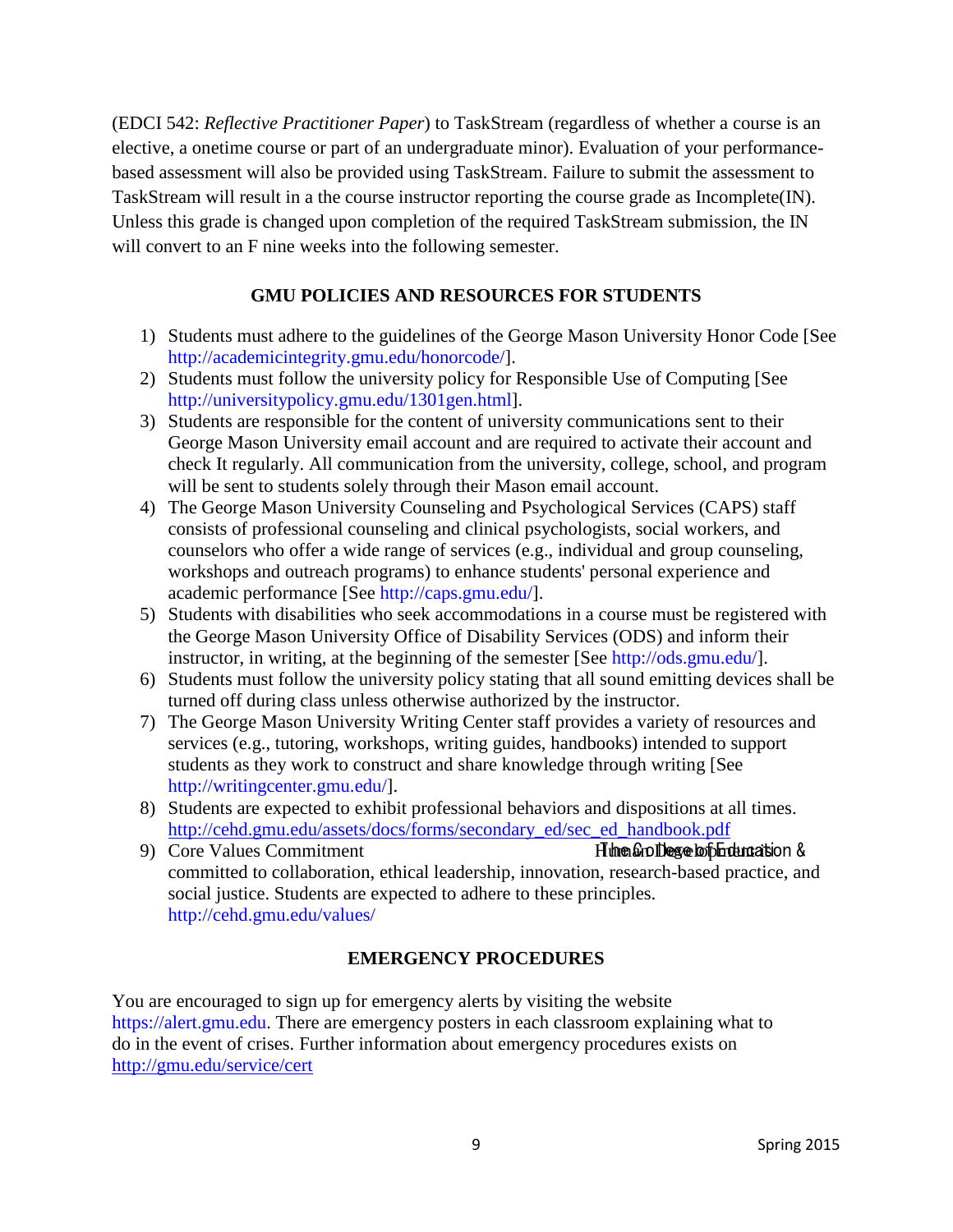## **IMPORTANT INFORMATION FOR LICENSURE COMPLETION**

Beginning with Spring 2015 internships, all official and passing test scores must be submitted and in the Mason system (i.e. Banner/PatriotWeb) by the internship application deadline. Allow a minimum of six weeks for official test scores to arrive at Mason. Testing too close to the application deadline means scores will not arrive in time and the internship application will not be accepted.

*Required tests:*

- Praxis Core Academic Skills for Educators Tests (or qualifying substitute)
- VCLA
- RVE
- Praxis II (Content Knowledge exam in your specific endorsement area)

For details, please check<http://cehd.gmu.edu/teacher/test/>

### *Endorsements:*

Please note that ALL endorsement coursework must be completed, with all transcripts submitted and approved by the CEHD Endorsement Office, prior to the internship application deadline. Since the internship application must be submitted in the semester prior to the actual internship, please make an appointment to meet with the Endorsement Specialist and plan the completion of your Endorsements accordingly.

### *CPR/AED/First Aid:*

Beginning with spring 2015 internships, verification that the Emergency First Aid, CPR, and Use of AED Certification or Training requirement must be submitted and in the Mason system (i.e. Banner/PatriotWeb) by the application deadline. Students must submit one of the "acceptable evidence" documents listed at<http://cehd.gmu.edu/teacher/emergency-first-aid> to CEHD Student and Academic Affairs. In order to have the requirement reflected as met in the Mason system, documents can be scanned/e-mailed to [CEHDacad@gmu.edu](mailto:cehdacad@gmu.edu) or dropped-off in Thompson Hall, Suite 2300.

### *Background Checks/Fingerprints:*

All local school systems require students to complete a criminal background check through their human resources office (not through George Mason University) prior to beginning field hours and internship. Detailed instructions on the process will be sent to the student from either the school system or Mason. Students are strongly advised to disclose any/all legal incidents that may appear on their records. The consequence of failing to do so, whether or not such incidents resulted in conviction, is termination of the field hours or internship.

*Please Note: Your G-Number must be clearly noted (visible and legible) on the face of the document(s) that you submit.*

*Application Deadlines:* The internship application can be downloaded at [http://cehd.gmu.edu/teacher/internships-field](http://cehd.gmu.edu/teacher/internships-field-experience)[experience.](http://cehd.gmu.edu/teacher/internships-field-experience)

Spring internship application: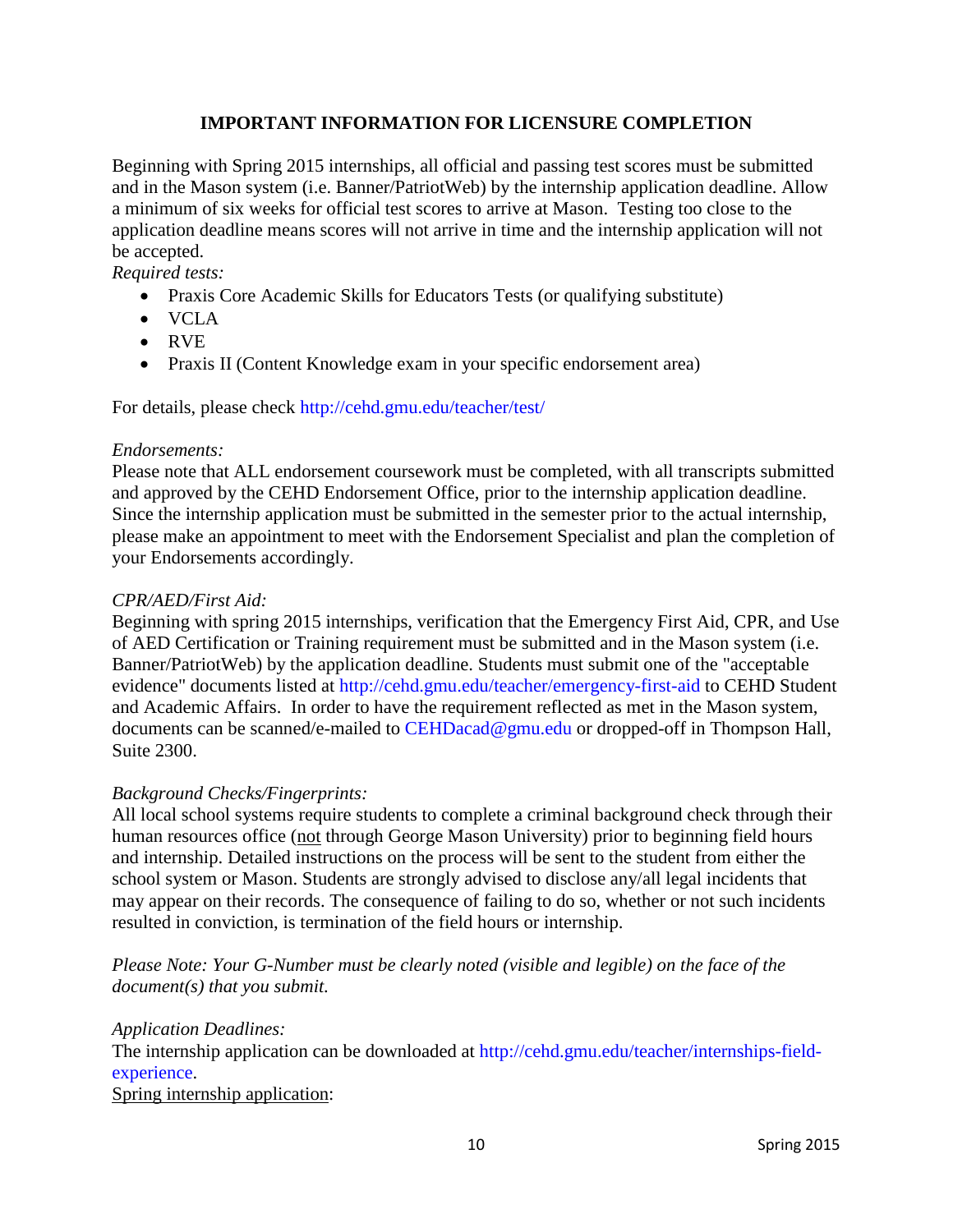• Traditional semester long internship: September 15

### Fall internship application:

- Traditional semester long internship: February 15
- Year Long Internship: April 1 (All testing deadline are August 1 immediately proceeding the fall start; RVE deadline is December 1)



Promoting Learning Development Across the Lifespan

For additional information on the College of Education and Human Development, Graduate School of Education, please visit our website [See [http://gse.gmu.edu/\]](http://gse.gmu.edu/).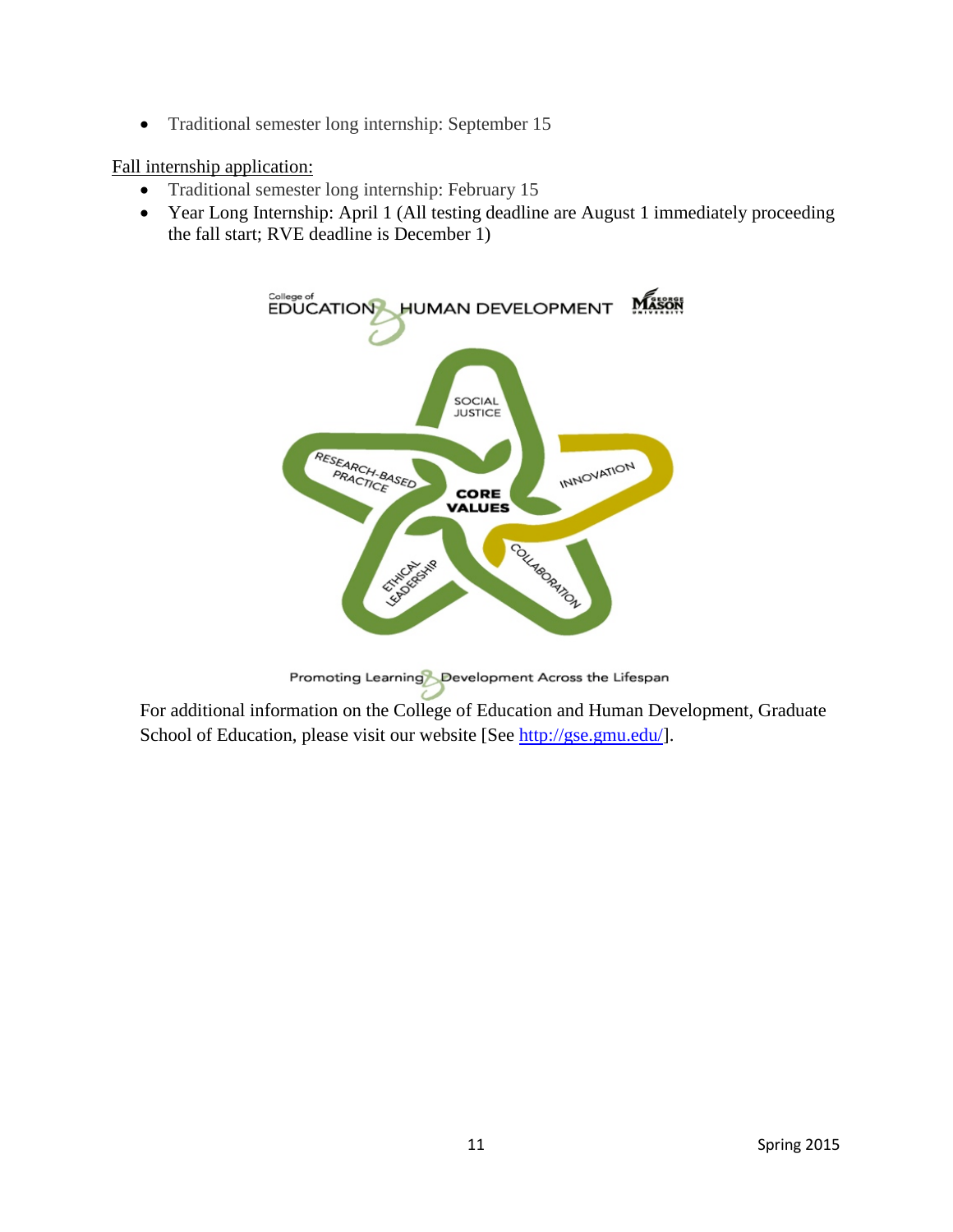# **TENTATIVE CLASS SCHEDULE:**

|  |  |  |  |  | Note: Calendar is tentative and may be modified in line with course needs. |  |  |  |  |  |
|--|--|--|--|--|----------------------------------------------------------------------------|--|--|--|--|--|
|--|--|--|--|--|----------------------------------------------------------------------------|--|--|--|--|--|

| Date                      | <b>Guiding Questions/Topics</b>                                                                                                                                         | <b>Readings/Assignments Due</b>                                                                                                        |
|---------------------------|-------------------------------------------------------------------------------------------------------------------------------------------------------------------------|----------------------------------------------------------------------------------------------------------------------------------------|
| January<br>20             | What does foundations of education<br>mean?<br>Who are we as individuals?                                                                                               | Bb: Willing to Be Disturbed<br>Kozol, Ch. 1                                                                                            |
| January<br>27             | Who are we as future teachers?<br>How do we organize to best serve our<br>students and our profession                                                                   | Spring, Ch 10<br>Big Lies: Ch. 7<br>Kozol, Ch. 2<br>DUE:<br>Literature circle task<br><b>Educational history</b>                       |
| February<br>3             | Who are our students and how are they<br>different from/alike each other, us, and<br>peers from decades past?<br>*Considering Race, Gender, and Special<br><b>Needs</b> | Spring, Ch. 5<br>Kozol, Ch. 3<br><b>Bb</b> Readings<br>DUE:<br>Literature circle task<br>CE/IS Group 1 Presentation                    |
| February<br>10            | Who are our students and how are they<br>different from/alike each other, us, and<br>peers from decades past?<br>*Global migration<br>*Poverty                          | Spring, Ch. 6<br>Big Lies, Ch. 1<br>Kozol, Ch. 4<br><b>Bb</b> Readings<br>DUE:<br>Literature circle task<br>CE/IS Group 2 Presentation |
| February<br>17<br>*online | What are the purposes of school?<br>*Historical/political<br>*Social                                                                                                    | Spring, Ch. 1 & 2<br>Kozol, Ch. 5<br><b>Bb</b> Readings<br>DUE:<br>Literature circle task                                              |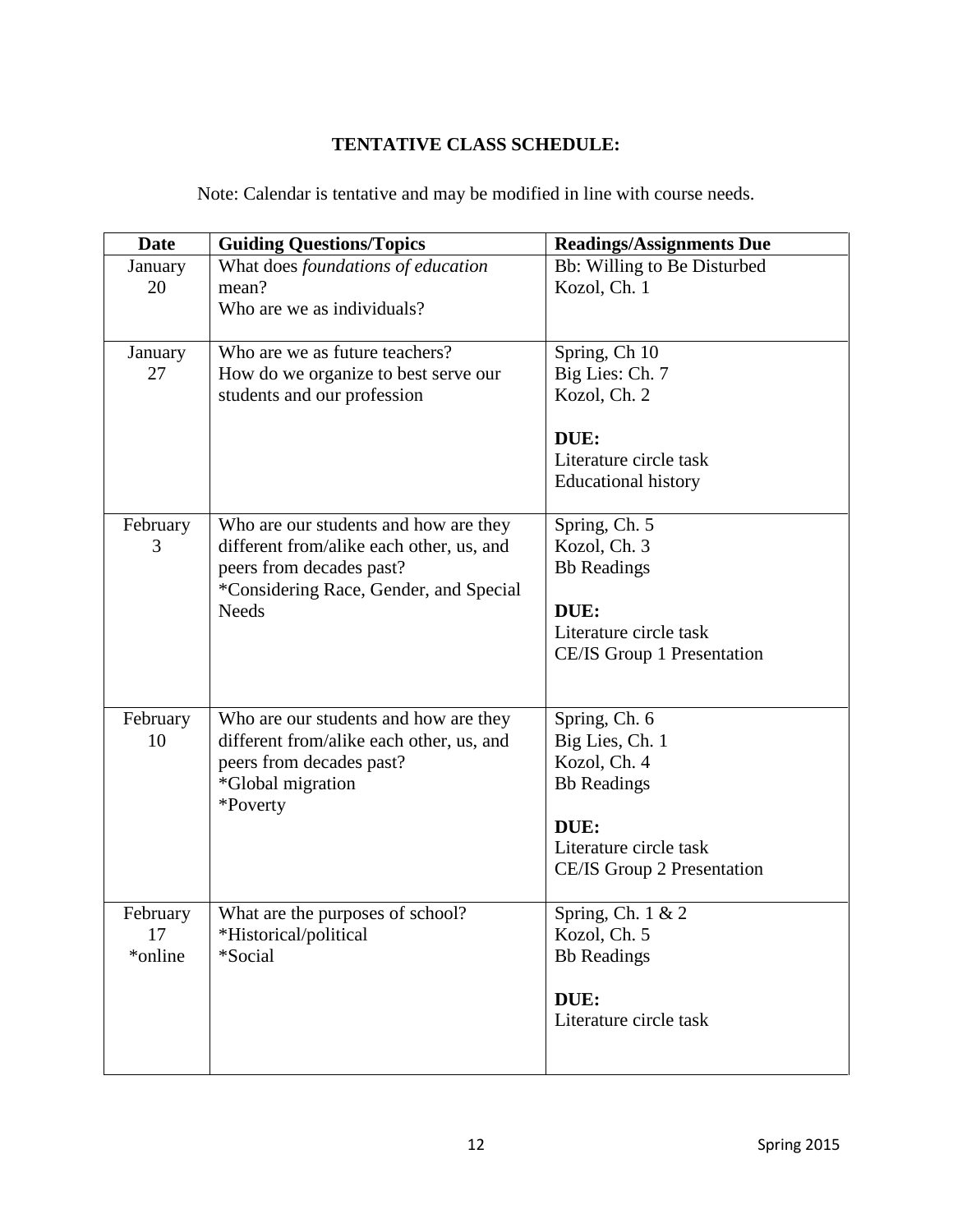| February<br>24      | What are the purposes of school?<br>*Economic                                     | Spring, Ch. 4<br>Big Lies, Ch. 10<br>Kozol, Ch. 6<br><b>Bb</b> Readings                                   |
|---------------------|-----------------------------------------------------------------------------------|-----------------------------------------------------------------------------------------------------------|
|                     |                                                                                   | DUE:<br>Literature circle task<br>CE/IS Group 3 Presentation                                              |
| March 3<br>*online* | For whom does school 'work'? Not work?                                            | Spring Ch. 3<br>Big Lies, Ch. 9<br>Kozol, Ch. 7<br><b>Bb</b> Readings<br>DUE:                             |
|                     |                                                                                   | Literature circle task                                                                                    |
| March $10^{th}$     | <b>SPRING BREAK</b>                                                               |                                                                                                           |
| March 17            | What are the major federal, state, and<br>local policies impacting schools today? | Spring, Ch. 8<br>Big Lies, Ch. 11<br>Kozol, Ch. 8<br><b>Bb</b> Readings<br>DUE:<br>Literature circle task |
|                     |                                                                                   | <b>School Community Presentations</b>                                                                     |
| March 24            | What are the major federal, state, and<br>local policies impacting schools today? | Spring, Ch. 9<br>Big Lies, Ch. 12<br>Kozol, Ch. 9<br><b>Bb</b> Readings<br>DUE:                           |
|                     |                                                                                   | Literature circle task<br>CE/IS Group 3 Presentation                                                      |
| March 31            | How should students be taught?                                                    | Bb Philosophies readings (one will be<br>assigned):                                                       |
|                     |                                                                                   | Plato (idealism)<br>Neill (existentialism)<br>Noddings (care)<br>Adler (perennialism)                     |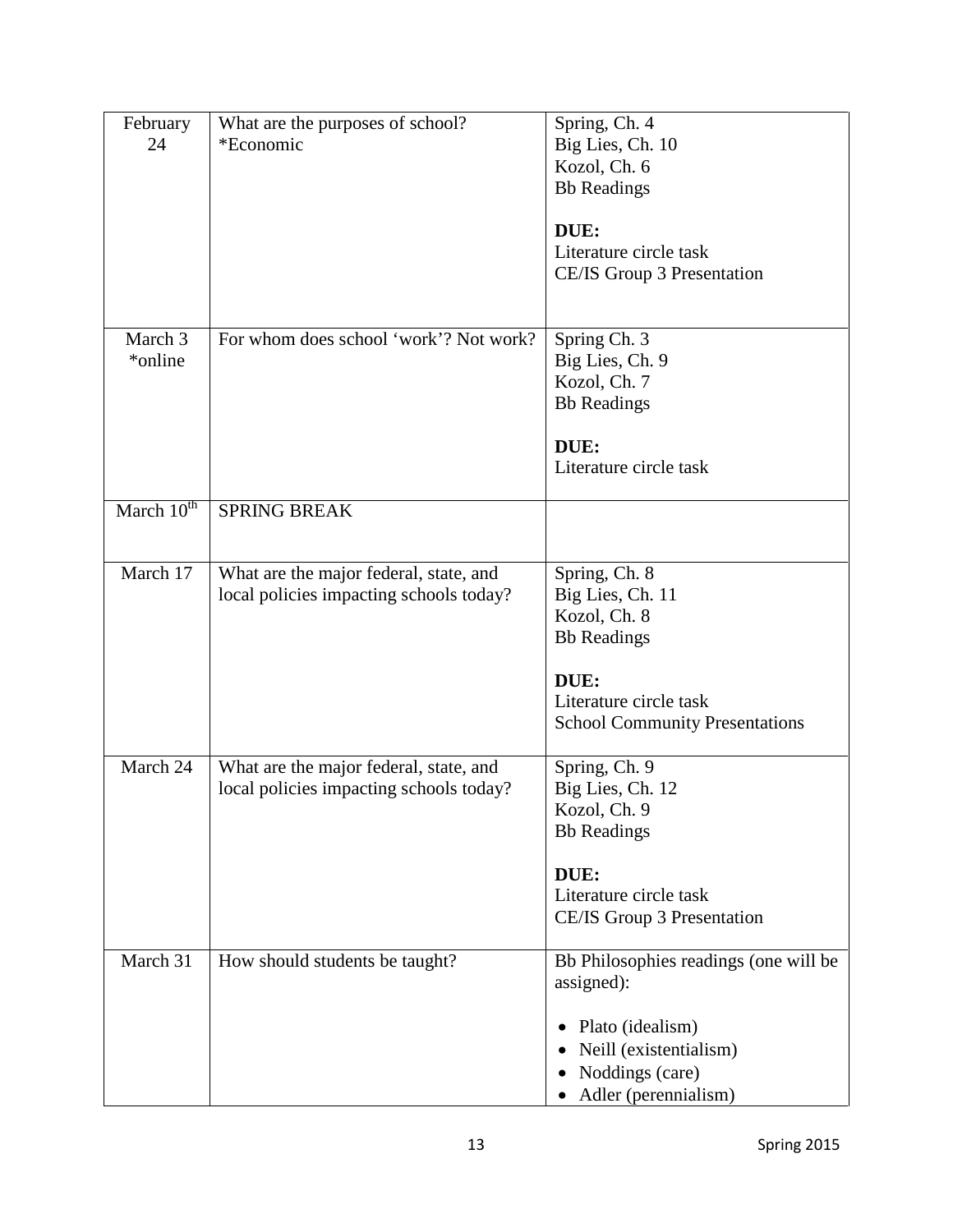|          |                                                                                | • Montessori (constructivism)        |
|----------|--------------------------------------------------------------------------------|--------------------------------------|
|          |                                                                                | Skinner (behaviorism)                |
|          |                                                                                | • Dewey (pragmatism)                 |
|          |                                                                                | • Freire (critical pedagogy)         |
|          |                                                                                |                                      |
|          |                                                                                | Big Lies, Ch. 4                      |
|          |                                                                                | Kozol, Ch. 10                        |
|          |                                                                                | <b>Bb</b> Readings                   |
|          |                                                                                |                                      |
|          |                                                                                | DUE:                                 |
|          |                                                                                | Literature circle task               |
| April 7  | How should students be taught?                                                 | Spring, Ch. 7                        |
|          |                                                                                | Big Lies, Ch. 5                      |
|          |                                                                                | Kozol, Ch. 11                        |
|          |                                                                                | Bb readings (*Gay, CRT)              |
|          |                                                                                |                                      |
|          |                                                                                | DUE:                                 |
|          |                                                                                | Literature circle task               |
|          |                                                                                |                                      |
|          |                                                                                |                                      |
| April 14 | What is most important for our students to                                     | Big Lies, Ch. 3                      |
|          | learn?                                                                         | Kozol, Ch. 12                        |
|          |                                                                                |                                      |
|          |                                                                                | DUE:                                 |
|          |                                                                                | Literature circle task               |
|          |                                                                                | Reflective Practitioner Paper (PBA)  |
| April 21 | What is the best evidence of student                                           | Big Lies, Ch. $2 & 6$                |
|          | learning? Of teacher success?                                                  | Bb readings (*Strauss)               |
|          |                                                                                |                                      |
|          |                                                                                | DUE:                                 |
|          |                                                                                | Literature circle task               |
|          |                                                                                | CE/IS Group 5 Presentation           |
|          |                                                                                | Bb readings (Time for Teachers)      |
| April 28 | What are the most pressing issues with<br>which we must be concerned as future |                                      |
|          | teachers?                                                                      | DUE:                                 |
|          |                                                                                | Literature circle task               |
|          |                                                                                | <b>Beliefs</b> statement             |
|          |                                                                                |                                      |
|          |                                                                                | <b>**DUE 5/5: The Perfect School</b> |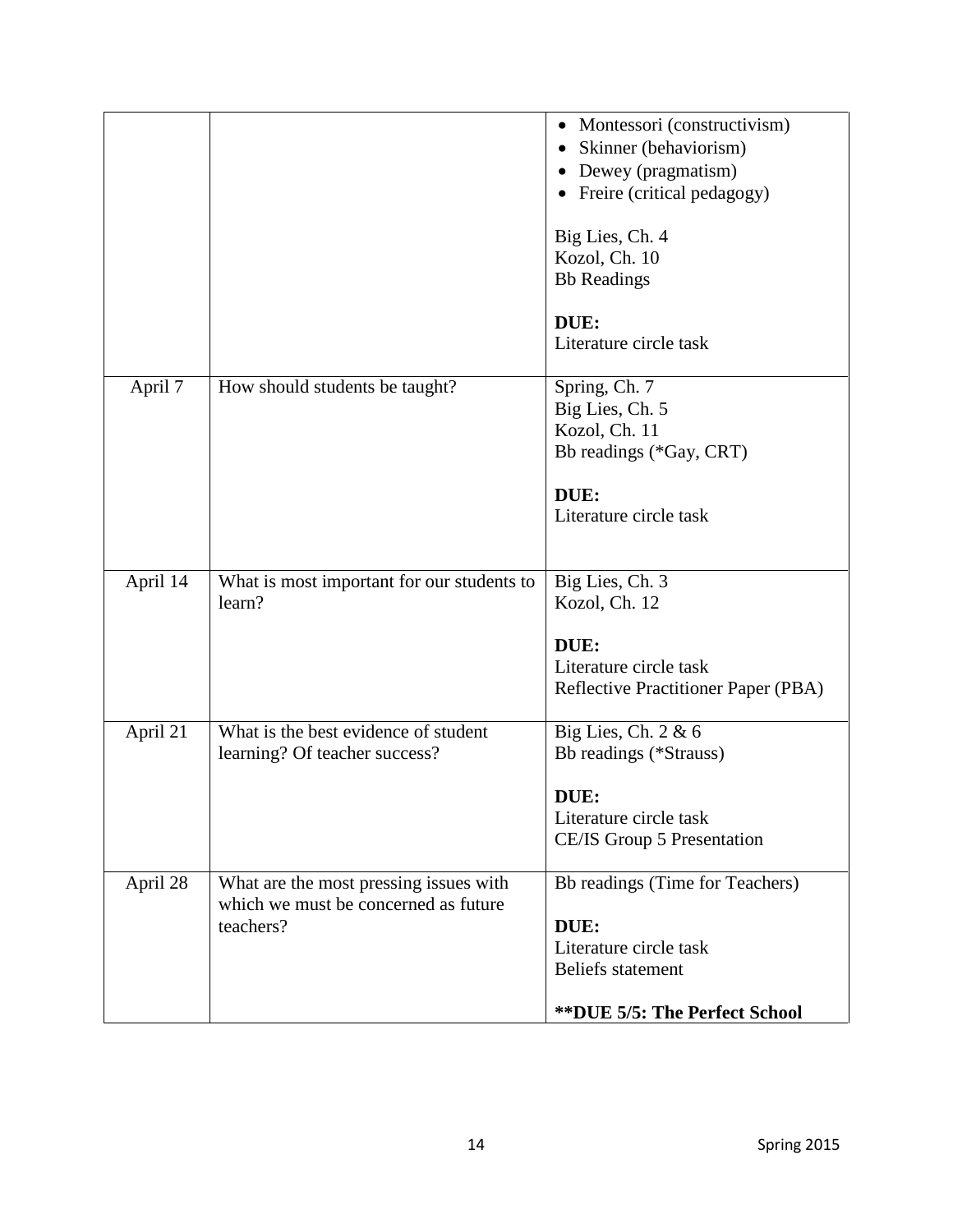## **Reflective Practitioner Paper**

"A large part of the problem [of the achievement gap] is that many educators do not understand what it means to engage in educational practices that promote equity. Equity involves more than simply ensuring that children have equal access to education. Equity also entails a focus on outcomes and results"

(Boykin & Noguera, 2011, p. viii)

In consideration of the above quote, this assignment will offer you an opportunity to expand your understanding of public education as a system that both expands and diminishes equity. Taken another way, you will explore the following question: What are the tensions within efforts to reform public education and how do these debates shape your thinking and actions as a teacher? Follow the steps below to successfully write this scholarly paper.

- 1. Pick an educational initiative introduced through class (readings, discussion, materials).
- 2. Research who this initiative is designed to benefit (a group of students targeted by the initiative).
- 3. Find peer-reviewed research articles and review class readings that address the initiative and its impact on students (If you are not sure about whether a research journal is peerreviewed consult with me). Take notes as you read.
- 4. Write your paper. Include the following as headings so that you and the reader [your instructor] will know exactly where you are headed and whether you have addressed all of the content requirements.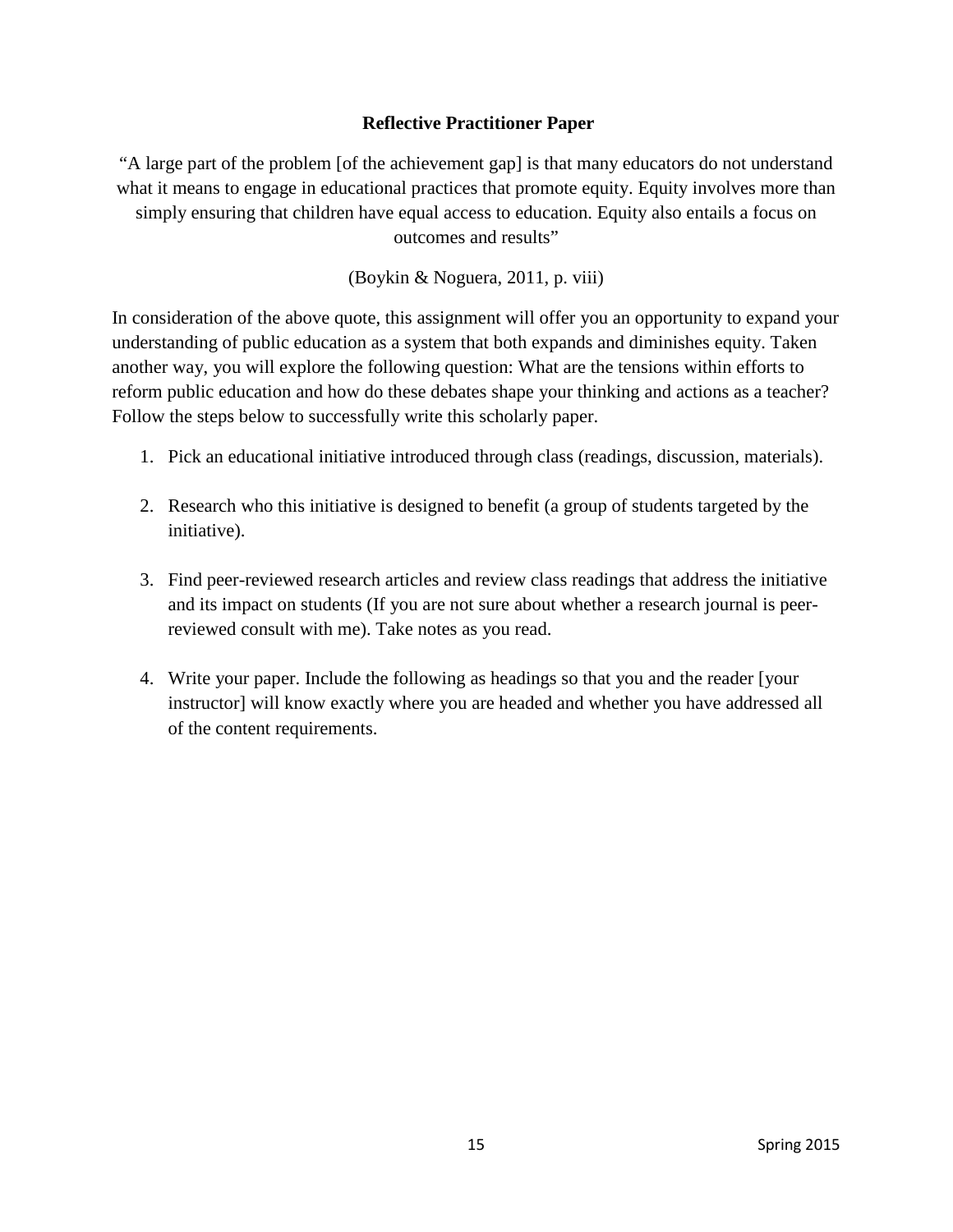• Introduction (this is where you introduce your topic, establish its significance (hook), and give your reader an advance organizer for the paper)

Part One (The initiative)

- Description of the initiative
- Background and historical information of initiative
- Strengths of the initiative
- Weaknesses of/challenges to the initiative
- Implications for teachers (What does this initiative mean for teachers? You will want to think about what is essential for teachers to consider, know, and do within this initiative)

Part Two (The students)

- Background of the student population targeted by the initiative (may include US, VA, DC demographics)
- Classroom/school implications for young learners in this population (How has this population of students historically experienced education? How do identity characteristics of this population intersect with characteristics of school?)
- Implications for teachers such as yourself (compare/contrast your background) teaching this population of students (You must first deconstruct and then describe relevant aspects of your identity. Then you must analyze how these pieces of your identity potentially intersect with teaching this student population. Use first person here to then generalize to a broader population of teachers like you.)

Part Three

• Conclusions (Based on what you have presented in your paper, this is where you draw conclusions about the impact of the initiative on students. Who is benefitted and how? Who is disadvantaged and how? What does that mean for the group of students targeted by the initiative?)

### Tips

While you are writing the paper make sure that you are:

- Integrating concepts from readings. You CANNOT make a claim without evidence to support it. That evidence comes from your readings and research. Each section needs multiple (2 or more different) sources. I will be looking for breadth and depth in your references.
- Integrating class discussions and integrating experiences and/or personal reflection (especially in Part 2: Implications for teachers such as yourself.

Clarity of writing

- It is logically organized
- Has an introduction that includes the goals/purpose of the paper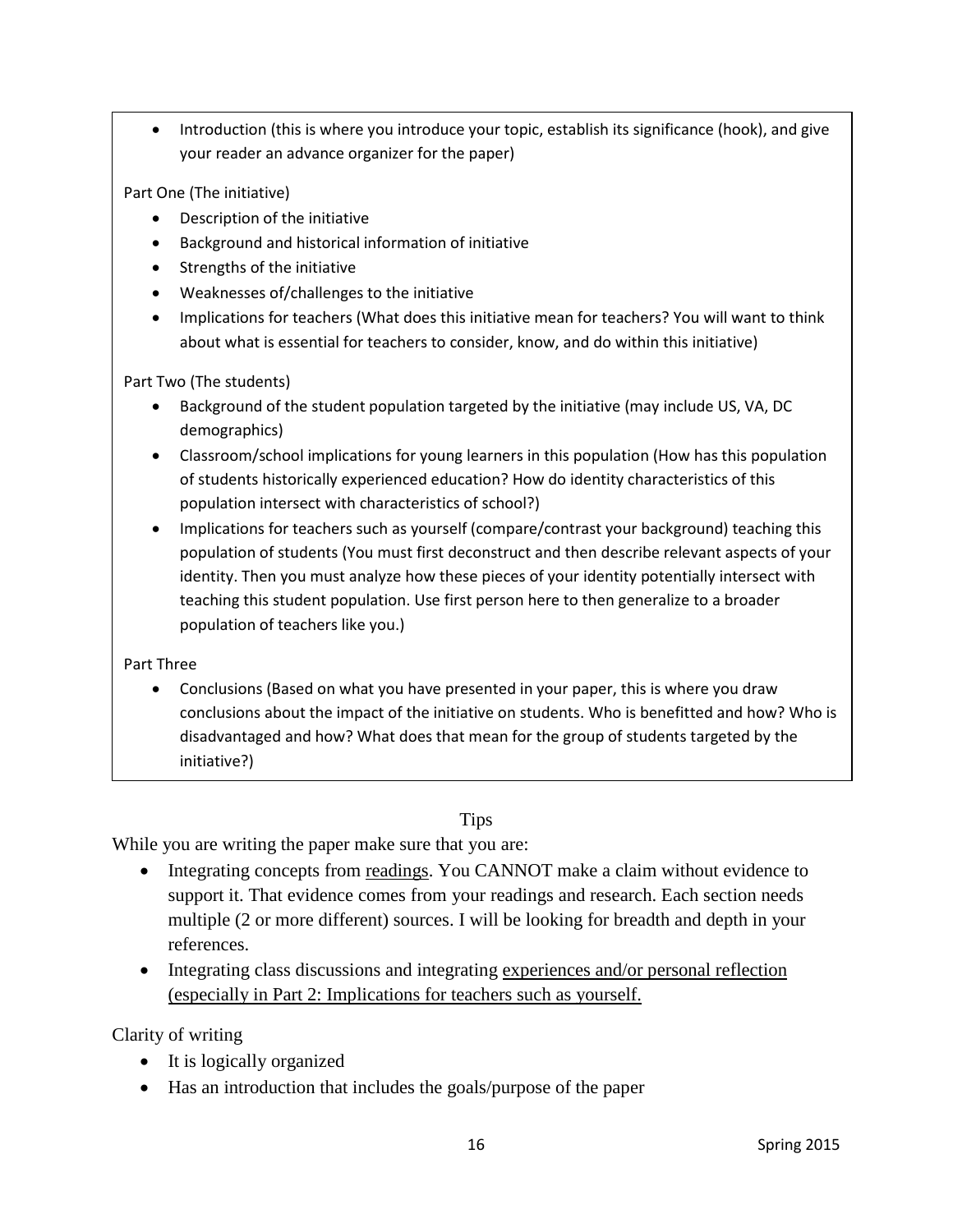- Has points representing strengths and weaknesses of the initiative
- Has smooth transitions between ideas
- Ends with a conclusion that restates the main points of the paper (without introducing new ideas) and draws conclusions about the initiative's outcomes on intended students.
- Information is presented clearly within the page limits **(8-10 pages)**
- The paper has NO grammar or spelling errors. None.
- Read and re-read your writing before submitting
- If academic writing is difficult for you, ask a colleague or friend to review your work and provide feedback or visit the GMU Writing Center (see link above).

APA format

- title page
- headings
- page numbers
- proper use of in-text citations and appropriately formatted reference list
- Do NOT use standalone quotes in your paper. See the "Citation Cheat Sheet" on blackboard for help with this.
- Do NOT include anything in your reference list that you do not cite in your paper.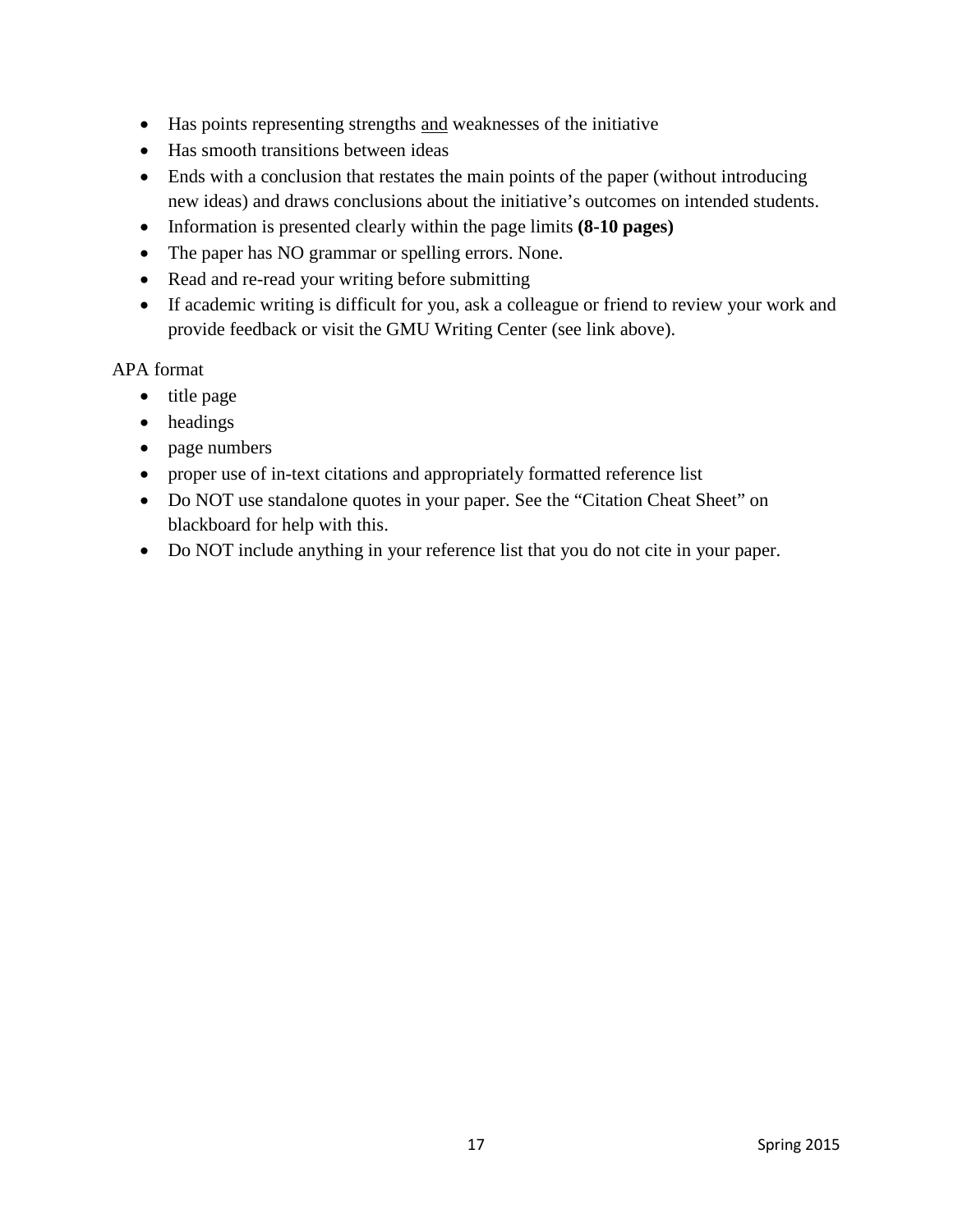|                                       | 4                  | 3                  | $\overline{2}$     | 1                     |
|---------------------------------------|--------------------|--------------------|--------------------|-----------------------|
| <b>Reflective Practitioner</b>        | <b>Exemplary</b>   | <b>Maturing</b>    | <b>Developing</b>  | <b>Unsatisfactory</b> |
| Rubric                                | (Met)              | (Met)              | (Not Met)          | (Not Met)             |
|                                       | Presents           | Presents           | Presents some      | Lacks description     |
|                                       | appropriate and    | appropriate        | description of the | of the education      |
|                                       | complete           | description of the | education          | initiative            |
| <b>Description of the</b>             | description of the | education          | initiative, but is |                       |
| education initiative                  | education          | initiative, but is | not sufficient     |                       |
|                                       | initiative, and    | incomplete         | and/or lacks       |                       |
| <b>ACEI 5.1</b>                       | includes multiple  | and/or includes    | supporting         |                       |
|                                       | and different      | only some          | references         |                       |
|                                       | supporting         | supporting         |                    |                       |
|                                       | references         | references         |                    |                       |
|                                       | Presents           | Presents           | Presents some      | Lacks significant     |
|                                       | appropriate and    | appropriate        | significant        | historical and        |
|                                       | complete           | significant        | historical and     | background            |
| <b>Significant historical</b>         | significant        | historical and     | background         | information on        |
| background                            | historical and     | background         | information on     | the education         |
| information                           | background         | information on     | the education      | initiative            |
|                                       | information of     | the education      | initiative, but is |                       |
| regarding the<br>education initiative | the education      |                    | not sufficient     |                       |
|                                       |                    | initiative, but is | and/or lacks       |                       |
|                                       | initiative, and    | incomplete         |                    |                       |
| <b>ACEI 5.1</b>                       | includes multiple  | and/or include     | supporting         |                       |
|                                       | and different      | only some          | references         |                       |
|                                       | supporting         | supporting         |                    |                       |
|                                       | references         | references         |                    |                       |
|                                       | Presents           | Presents           | Presents some      | Lacks strengths       |
|                                       | appropriate and    | appropriate        | strengths and      | and weaknesses        |
|                                       | complete           | strengths and      | weaknesses of      | of the education      |
| <b>Strengths and</b>                  | discussion of      | weaknesses of      | the education      | initiative            |
| weaknesses of the                     | strengths and      | the education      | initiative, but is |                       |
| education initiative                  | weaknesses of      | initiative, but is | not sufficient     |                       |
|                                       | the education      | incomplete         | and/or lacks       |                       |
| <b>ACEI 5.1</b>                       | initiative, and    | and/or includes    | supporting         |                       |
|                                       | includes multiple  | only some          | references         |                       |
|                                       | and different      | supporting         |                    |                       |
|                                       | references         | references         |                    |                       |
|                                       | Presents           | Presents           | Presents some      | Lacks                 |
|                                       | appropriate and    | appropriate        | implications of    | implications of       |
| <b>Implications of the</b>            | complete           | implications of    | the education      | the education         |
| education initiative                  | implications of    | the education      | initiative for     | initiative for        |
| for teachers                          | the education      | initiative for     | teachers, but is   | teachers in the       |
|                                       | initiative for     | teachers, but is   | not sufficient     | identified            |
| <b>ACEI 5.1</b>                       | teachers, and      | incomplete         | and/or lacks       | population            |
|                                       | includes multiple  | and/or includes    | supporting         |                       |
|                                       | and different      | only some          | references         |                       |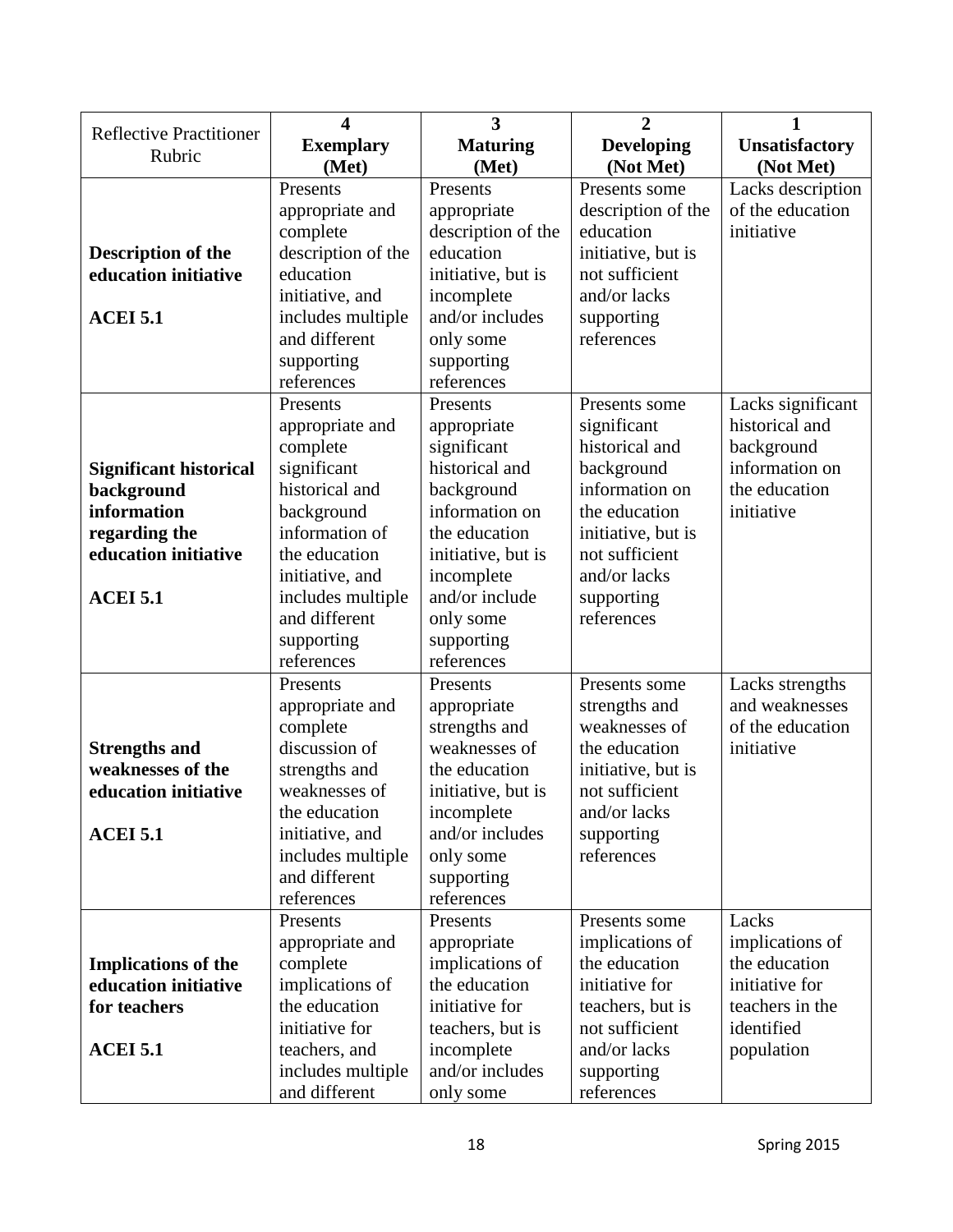|                         | supporting         | supporting          |                                          |                    |
|-------------------------|--------------------|---------------------|------------------------------------------|--------------------|
|                         | references         | references          |                                          |                    |
|                         | Presents           | Presents            |                                          | Lacks              |
|                         |                    |                     | Presents some                            |                    |
|                         | appropriate and    | appropriate         | background                               | background         |
|                         | complete           | background          | information                              | information        |
| <b>Background</b>       | background         | information         | about the                                | about the          |
| information about       | information        | about the           | targeted                                 | targeted           |
| the targeted            | about the          | targeted            | population of                            | population of      |
| population of           | targeted           | population of       | students, but is                         | students           |
| students                | population of      | students, but is    | not sufficient                           |                    |
|                         | students and       | not complete        | and/or lacks                             |                    |
| <b>ACEI 3.2</b>         | includes multiple  | and/or includes     | supporting                               |                    |
|                         | and different      | some supporting     | references                               |                    |
|                         | supporting         | references          |                                          |                    |
|                         | references         |                     |                                          |                    |
|                         | Presents           | Presents            | Presents some                            | Lacks              |
|                         | appropriate and    | appropriate         | implications for                         | implications for   |
|                         | complete           | implications for    | students in the                          | students in the    |
| <b>Classroom/school</b> | implications for   | students in the     | targeted                                 | targeted           |
| implications for        | students in the    | targeted            | population, but it                       | population         |
| students in this        | targeted           | population, but it  | is not sufficient                        |                    |
| population              | population;        | is not complete     | and/or lacks                             |                    |
|                         | includes multiple  | and/or includes     | supporting                               |                    |
| <b>ACEI 3.2</b>         | and different      | only some           | references                               |                    |
|                         | supporting         | supporting          |                                          |                    |
|                         | references         | references          |                                          |                    |
|                         | Presents           | Presents            | Presents some                            | Lacks              |
|                         | appropriate and    | appropriate         | background                               | background         |
|                         | complete           | background          | information                              | information        |
|                         | background         | information         | about the culture,                       | about the culture, |
| <b>Implications for</b> | information        | about the culture,  | knowledge, and                           | knowledge, and     |
| teachers such as        | about the culture, | knowledge, and      | attitudes of the                         | attitudes of the   |
| yourself teaching this  | knowledge, and     | attitudes of the    | identified                               | identified         |
| population of           | attitudes of the   | identified          |                                          | preservice         |
|                         |                    |                     | preservice                               |                    |
| students                | identified         | preservice          | teacher, but is not<br>sufficient and/or | teacher            |
|                         | preservice         | teacher, but is not |                                          |                    |
| <b>ACEI 3.2</b>         | teacher and        | complete and/or     | lacks supporting                         |                    |
|                         | includes multiple  | includes some       | references                               |                    |
|                         | and different      | supporting          |                                          |                    |
|                         | supporting         | references          |                                          |                    |
|                         | references         |                     |                                          |                    |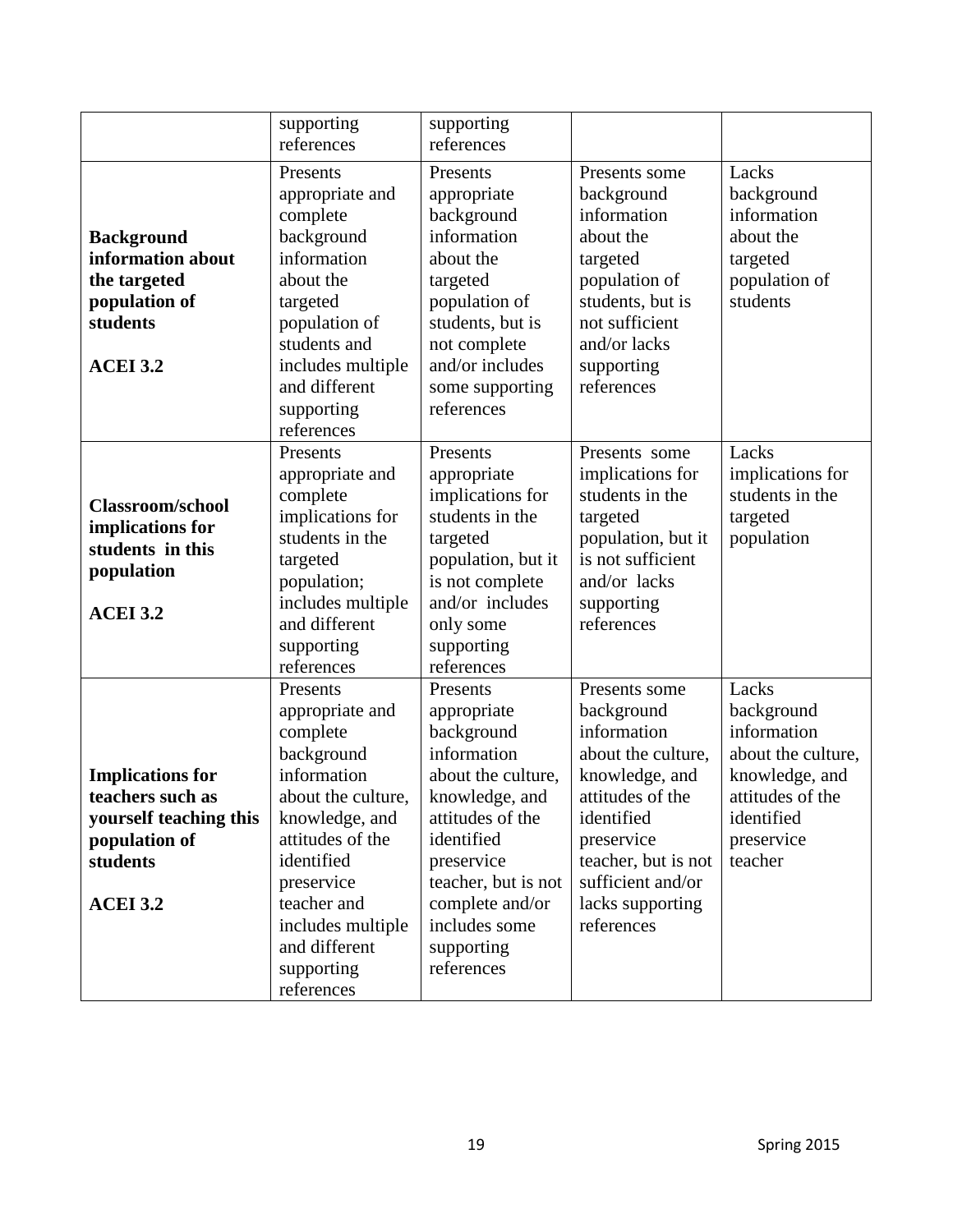|                      | Presents          | Presents             | Presents some    | Lacks              |
|----------------------|-------------------|----------------------|------------------|--------------------|
|                      | appropriate and   | appropriate          | conclusions      | conclusions or     |
| <b>Conclusions</b>   | complete          | conclusions          | regarding the    | conclusions        |
| regarding the impact | conclusions       | regarding the        | impact of the    | presented are      |
| of the initiative on | regarding the     | impact of the        | initiative but   | illogical based on |
| students             | impact of the     | initiative but it is | conclusions may  | the rest of the    |
|                      | initiative;       | not complete;        | be vague, and/or | paper, and/or      |
|                      | includes multiple | includes some        | lacks supporting | lacks any          |
| <b>ACEI 3.2</b>      | and different     | supporting           | references       | supporting         |
|                      | supporting        | references           |                  | references         |
|                      | references        |                      |                  |                    |

\*note: multiple references means (2 or more), some means (1), none means (0).

ACEI/NCATE Standards addressed in this task

3.2 Adaptation to diverse students—Candidates understand how elementary students differ in their development and approaches to learning, and create instructional opportunities that are adapted to diverse students.

5.1 Professional growth, reflection and evaluation—Candidates are aware of and reflect on their practice in light of research on teaching, professional ethics, and resources available for professional learning; they continually evaluate the effects of their professional decisions and actions on students, families, and other professionals in the learning community and actively seek out opportunities to grow professionally